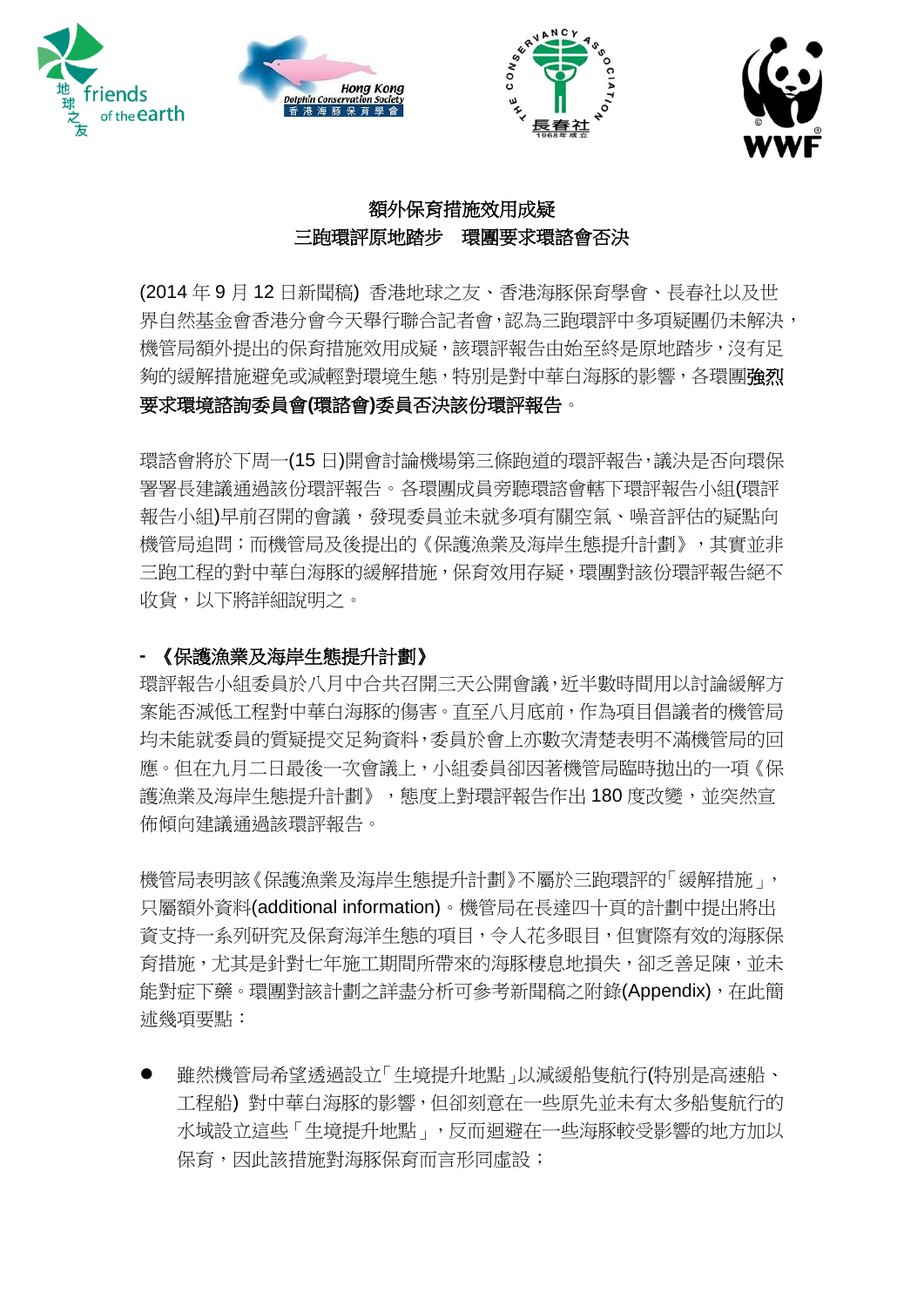



 儘管計劃不斷吹噓,透過投放人工魚礁及放魚苗等措施以增加漁業資源、繼 而惠及中華白海豚,但香港權威漁業專家均認為,多年來並未有任何科學數 據確立這些措施的成效,甚至還有機會帶來負面影響。由於中華白海豚的生 境並不屬於礁類生境,而且其覓食的魚類亦不會依賴魚礁(例如黃花魚),因 此投放人工魚礁不單未能為海豚帶來更多的食糧,反而會霸佔海床生境,影 響海豚覓食機會。再者,投放魚苗亦會帶來一系列的惡果,有可能令漁業資 源受到負面衝擊。事實上,漁業專家亦曾勸阻機管局提出此措施,可見機管 局為急於求成,忽視專家意見,以求「湊數」蒙混過關。

環團一直認為,機管局在海豚保育問題上應採取「先保育、後破壞」,即在工程 展開前,在施工範圍附近的海豚重要生境先設立保護區(例如將沙洲及龍鼓洲海 岸公園向南延伸至大澳一帶水域),讓海豚在漫長施工期間不至流離失所。

雖然在環評報告小組最後一天會議前夕,漁護署「巧合」地公佈重新啟動擱置十 多年的「西南大嶼山海岸公園」及「索罟群島海岸公園」的設立,但署方、環境 局、機管局及環評報告小組均極力否認新海岸公園的設立與三跑環評報告有任何 關係。因此,機管局至今仍未能就七年施工期間所帶來的海豚棲息地損失,作出 任何生境補償,卻試圖利用《保護漁業及海岸生態提升計劃》,誤導公眾以為問 題已解決,並作為環諮會的「下台階」。

#### **-** 空氣評估

環評報告中多項關於空氣質素的疑團,機管局在環評報告小組委員的提問下,並 沒有充分交代細節,試圖「矇混過關」。

環評報告須預測 2031 年機場附近的易受空氣污染影響地方(Air Sensitive Receivers, ASRs)的污染物濃度。機管局曾委託顧問公司於 2010 年進行研究, 該報告預測東涌及沙螺灣的二氧化氮年均濃度均超出空氣質素指標(40微克/立 方米)的標準。在環評報告正式公佈前,機管局亦曾多次向傳媒/環團簡介環評報 告的進展,其中在 2013 年 6 月的簡介會中表示屯門地區的二氧化氮年均濃度是 「介乎達標與不達標」(Marginal)的水平,但在 2013年12月的簡介會上,機管 局卻突然預測該地區的二氧化氮年均濃度變為「達標」(Compliance)。而在最後 公佈的環評報告中,所有易受空氣污染影響地方的污染物濃度亦已變成「達標」。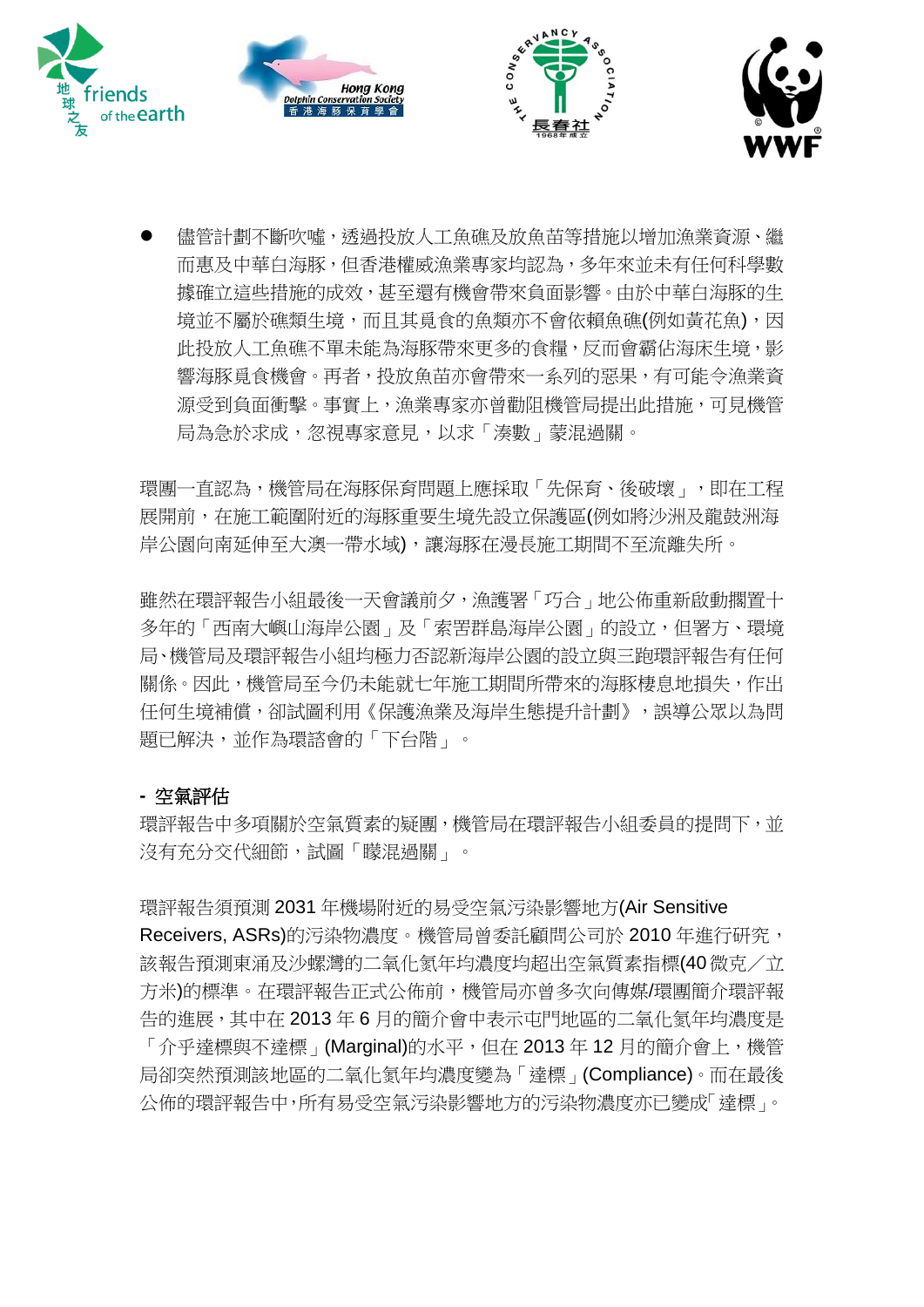







在環評報告小組會議期間,機管局並無仔細解釋為何預測結果會由「超標」/「介 乎達標與不達標」變為「達標」,只嘗試以「一切以環評報告內容為準」輕輕帶 過,而委員亦無嘗試向機管局追問這疑點重重的情況,要求公開所有原始數據, 便讓其「矇混過關」。

表一:2031年二氧化氮年均濃度(微克/立方米)

| 地區  | Air Quality Review for Hong Kong<br>International Airport (2010年) | 三跑環評報告<br>$(2014 \text{ H})$ |
|-----|-------------------------------------------------------------------|------------------------------|
| 東涌  | 42.0                                                              | 31                           |
| 沙螺灣 | 44.1                                                              | 36                           |

表二︰2031 年二氧化氮年均濃度達標情況

| 地區            | 機管局就三跑環評進行的第七次傳媒工作坊<br>2013年6月 | 三跑工程進展簡介<br>2013年12月 |
|---------------|--------------------------------|----------------------|
| 屯門            | Marginal                       | Compliance           |
| $\mathcal{N}$ |                                |                      |

註︰

[1] 空氣質素指標二氧化氮年均濃度為 40 微克/立方米

# 總結

基於現時對中華白海豚的保育仍然不足,以及環評報告中多項疑點仍未獲充分解 釋,我們對該份環評報告絕不收貨,並強烈要求環境諮詢委員會**(**環諮會**)**委員否 決該份環評報告。

# 傳媒查詢:

香港地球之友環境事務主任 陳錦卓 2528 5588/9872 6977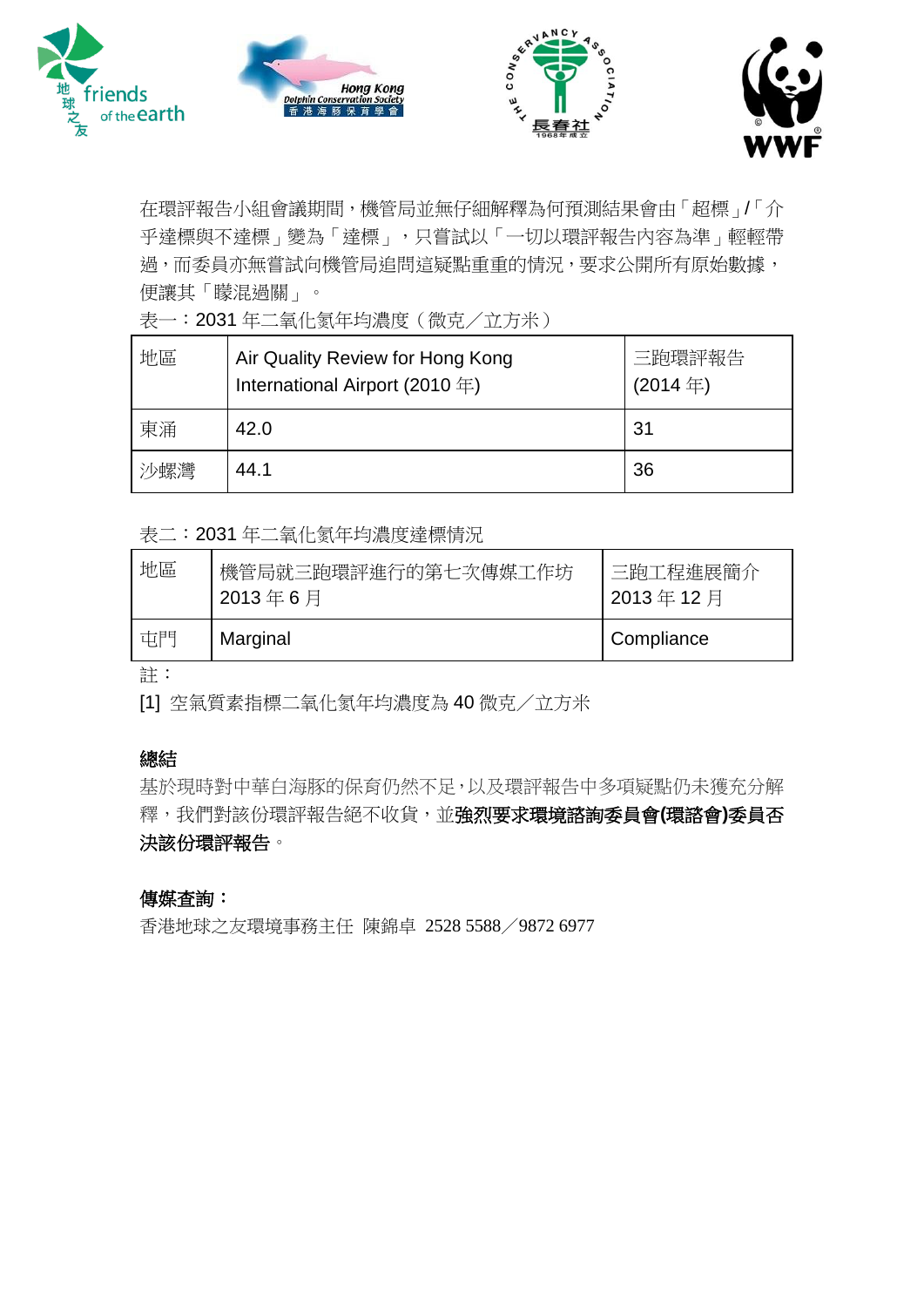







### **Appendix. Main issues with the additional marine habitat enhancement during construction phase of 3RS project, according to MEFEP (Chapter 4)**

Several marine habitat enhancement measures have been suggested in the Plan for dolphin protection during the construction phase. However, such measures are largely inappropriate and inadequate to address the critical issue of massive habitat loss to the Chinese white dolphins and overall marine ecology, which are discussed below in details:

**1. The enhancement plan suggests that areas within North Lantau waters can be targeted as "potential habitat enhancement areas" during construction phase, well in advance of marine park designation. These areas include the embayed areas in waters (between HKIAAA) west of HKIA (about 430 hectares). The suggested measures to be implemented include: 1) restrict Sky Pier high-speed ferries (HSFs) and construction vessels from entering into this enhancement area; 2) develop and work to implement various conservation and fisheries enhancement measures such as deployment of artificial reefs and restocking of fish fry.**

 According to the 3RS EIA report (see figure on the right), the waters to the west of HKIA (i.e. the enhancement area) have low marine traffic to begin with, so no real enhancement of marine habitat would be resulted with the restriction of Sky Pier HSFs as those ferries never occur in this area in the first place. For construction vessels, the EIA report also indicated that their traveling route would not overlap with this enhancement area, and those vessels have other options to travel as well. On



the other hand, there are other areas outside of proposed work area that would have more needs for vessel traffic management, but was not considered for habitat enhancement or other protection. If the protection measure is aimed to reduce the impacts of marine traffic, it should be designated in areas with high commercial marine traffic in order to have some actual enhancement effect.

 The effectiveness of suggested measures on artificial reef deployment and fish fry restocking to enhance fish stocks have yet to be scientifically proven to be applicable in the Hong Kong context, and local fisheries experts are doubtful that they will be effective due to the following reasons: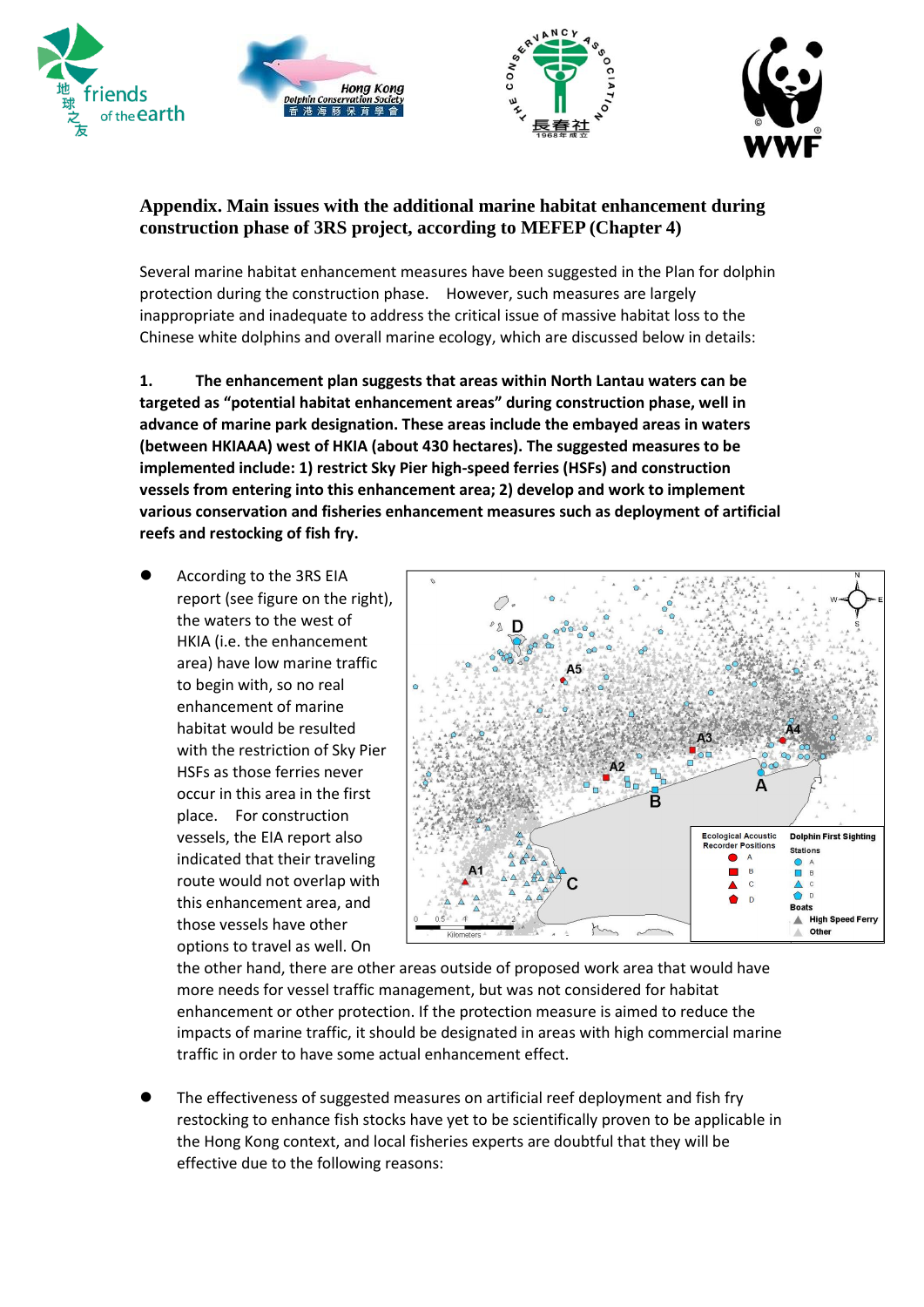







### *Deployment of Artificial Reefs (ARs)*

Artificial reefs are used or intended for:

- Physical barriers to trawling (Taiwan is a good example);
- Recreational activities, i.e. attraction of fish for recreational fishing or for divers (note: Fish Aggregation Devices (FADs) are another kind of artificial structure that attracts fish to increase ease of fishing in pelagic areas);
- Habitat restoration to replace lost reef habitat or increase reef habitat in areas where reef habitat is a limiting factor for recovery (e.g. Hong Kong)

The Plan repeatedly suggests that AR deployment could be used to promote fisheries resources recovery as one of the habitat enhancement measures. Technically, in relation to habitat restoration, there is no evidence that in the context of a marine environment such as Hong Kong's AR can work because:

- Hong Kong's fishery is recruitment limited (i.e. not enough reproductive adults to produce enough young to recruit). In other words, the problem in HK is NOT habitat limitation but growth and recruitment overfishing. So ARs are entirely inappropriate for purpose.
- Concentrations of fish were reported around ARs; however, these fish likely is being attracted and concentrate from other areas, so there may have no net gain in fish stock – it is just an illusion that the ARs work. This is a global discussion and interest in ARs is waning as a result of unproven benefits.
- ARs are expensive and have not been shown to restore habitats, or fisheries in Hong Kong despite a 20 year history and millions of HK dollars being spent. The AR programme is evidently completely unaccountable in terms of effectiveness and financial viability; the programme merits a thorough audit. It has demonstrated no net economic or biological benefit. Fishermen in HK fish on ARs and do not recognize any benefit from them (according to LegCo discussion).
- Artificial reefs mainly concentrate on the remaining resource and the potential enhancement effect is, in general, considered quite low (FAO comment on AR: In terms of habitat rehabilitation, artificial reefs have little, if any, success as they only concern a limited area $^1$ ).

#### *Releasing of Fish Fry*

1

- In general, releasing fish fry, even 'native' species, could create problems, such as the homogenisation of the genetic structure of the species, increasing the ecological burden on the receptor site (e.g., more food will be required for the released fishes), and the introduction of disease.
- In addition, the identity of many released species would still be problematic. The practice may also introduce exotic species, as sometimes exotic species will be accidentally released with the 'native species' (some may be mixed with the native or look alike with the native). Moreover, it would not be possible to release fish fry originated from Hong Kong since no local fish farms produce fish fry, and many of these fry are usually from mainland Chinese/Taiwanese fish farms. Therefore, the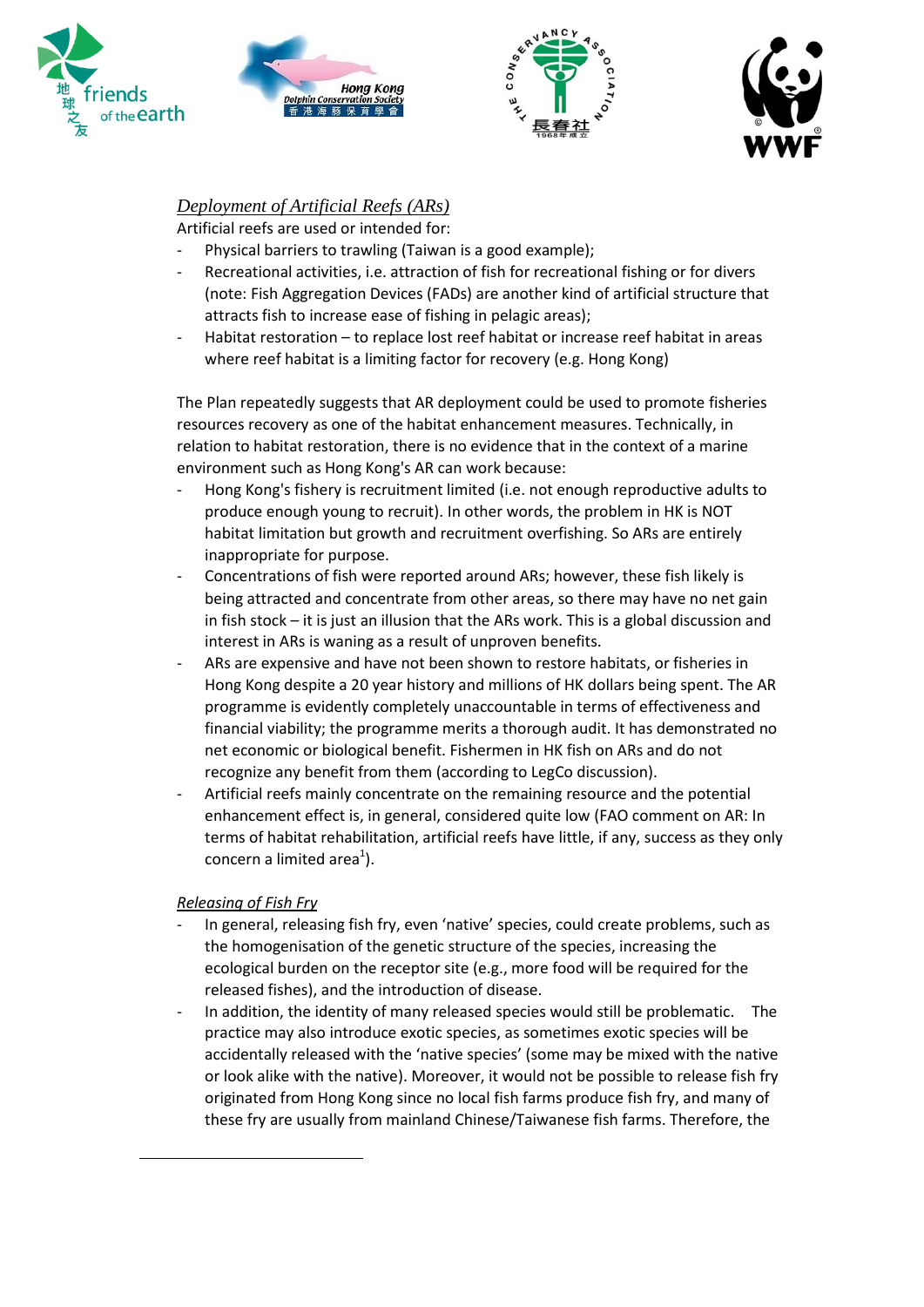







genetic structure would already be completely different to the sub-population in Hong Kong. In fact, fish fry release as a conservation tool is thought to be a very outdated concept overseas due to the potentially arising problems as mentioned above.

 The Plan did not specify how advance the proposed measure will be implemented during construction phase, and all these measures are only optional without firm commitment to be delivered. Specific timeline of implementation and management targets during construction phase are not well explained. Moreover, as the assistance from various government departments, as well as the agreement with stakeholders such as fishermen are critical to implement most of those measures, which are out of control of AAHK, firm commitment from the various involved parties should be confirmed before the enhancement plan is endorsed by ACE and EPD.

#### **2. The enhancement plan also suggests that the Southwest Lantau waters can be enhanced by implementing enhancement measures including AR deployment and fish fry restocking.**

- The measure appears to be out of place without any explanation on why only the marine habitats in Southwest Lantau need to be enhanced, but not the rest of West Lantau waters, or other part of the dolphins' range (especially the important dolphin habitats identified in AFCD studies).
- As mentioned above, the only enhancement measures including AR deployment and fish fry restocking would not be beneficial to Chinese white dolphins at all. No other effective measures have been suggested besides the enhancement of fisheries resources.

**3. The enhancement plan suggests providing assistance on the enforcement of regulations in Sha Chau and Lung Kwu Chau Marine Park (SCLKCMP) by deploying observers as surveillance on voluntary basis in order to support the protection of CWDs in existing marine park. It also suggest to assist the dolphin stranding response and education programme by regular patrol to identify dolphin injury cases and shorten the response time to rescue dolphin or retrieve dolphin stranded carcasses.**

 These suggested measures are non-relevant to habitat enhancement, which is the main goal of Chapter 4 in addressing the construction phase habitat loss to the dolphins. It is puzzling that the more effective protection measures adjacent to SCLKCMP as suggested in Chapter 3 are not being suggested here at all within the SCLKCMP in Chapter 4. Moreover, the effectiveness of such surveillance within the marine park is highly questionable, as it is impossible for AFCD patrol staff to respond immediately to the surveillance report and enforce the law unless they are stationed in the area all the time. The plan also implies that the current surveillance by marine park staff is inadequate, and this issue should be issued by AFCD as their responsibility, but not through AAHK.